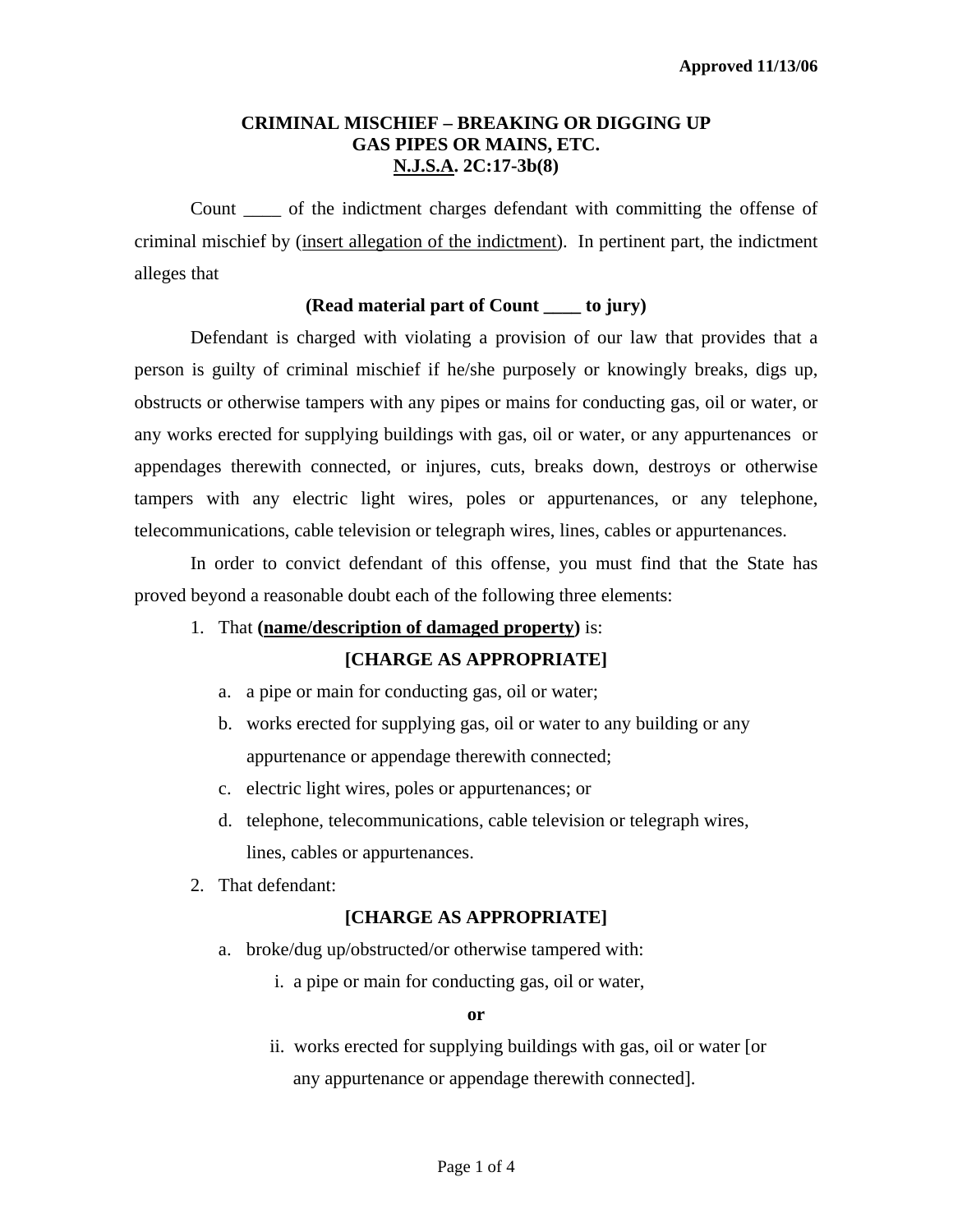## **OR**

b. injured/cut/broke down/destroyed/or otherwise tampered with:

i. an electric light wire/pole/appurtenance,

### **or**

 ii. a telephone/telecommunication/cable television/telegraph wire/ line/cable/appurtenance.

3. That defendant acted purposely or knowingly.

 The first element that the State must prove beyond a reasonable doubt is that **(name/description of property damaged)** is a **[pipe or main for conducting gas, oil or water] [works erected for supplying buildings with gas, oil or water or any appurtenance or appendage therewith connected] OR** is **[an electric light wire/ pole/appurtenance] [a telephone/telecommunication/cable television/telegraph wire/ line/cable/appurtenance]**. The term appurtenance means something that belongs or is annexed to a more substantial structure (e.g., a porch attached to a house).<sup>[1](#page-0-0)</sup> The term appendage means an accessory or subordinate part of something else (e.g., the arm on a body). $^{2}$  $^{2}$  $^{2}$ 

 The second element that the State must prove beyond a reasonable doubt is that defendant **[CHARGE AS APPROPRIATE]**:

 a. broke/dug up/obstructed/otherwise tampered with **(insert name/description of property damaged)**.

### **OR**

 b. injured/cut/broke down/destroyed/otherwise tampered with **(insert name/ description of property damaged)**.

 The third element that the State must prove beyond a reasonable doubt is that defendant acted purposely or knowingly when he engaged in such conduct. A defendant acts purposely with respect to the nature of his/her conduct or a result thereof if it is his/her conscious object to engage in conduct of that nature or to cause such a result. A defendant acts purposely with respect to attendant circumstances if he/she is aware of the existence of

<span id="page-1-1"></span><span id="page-1-0"></span> $\frac{1}{1}$  $\frac{1}{2}$  See Black's Law Dictionary (rev. 4<sup>th</sup> ed.).

See Black's Law Dictionary (rev.  $4<sup>th</sup>$  ed.).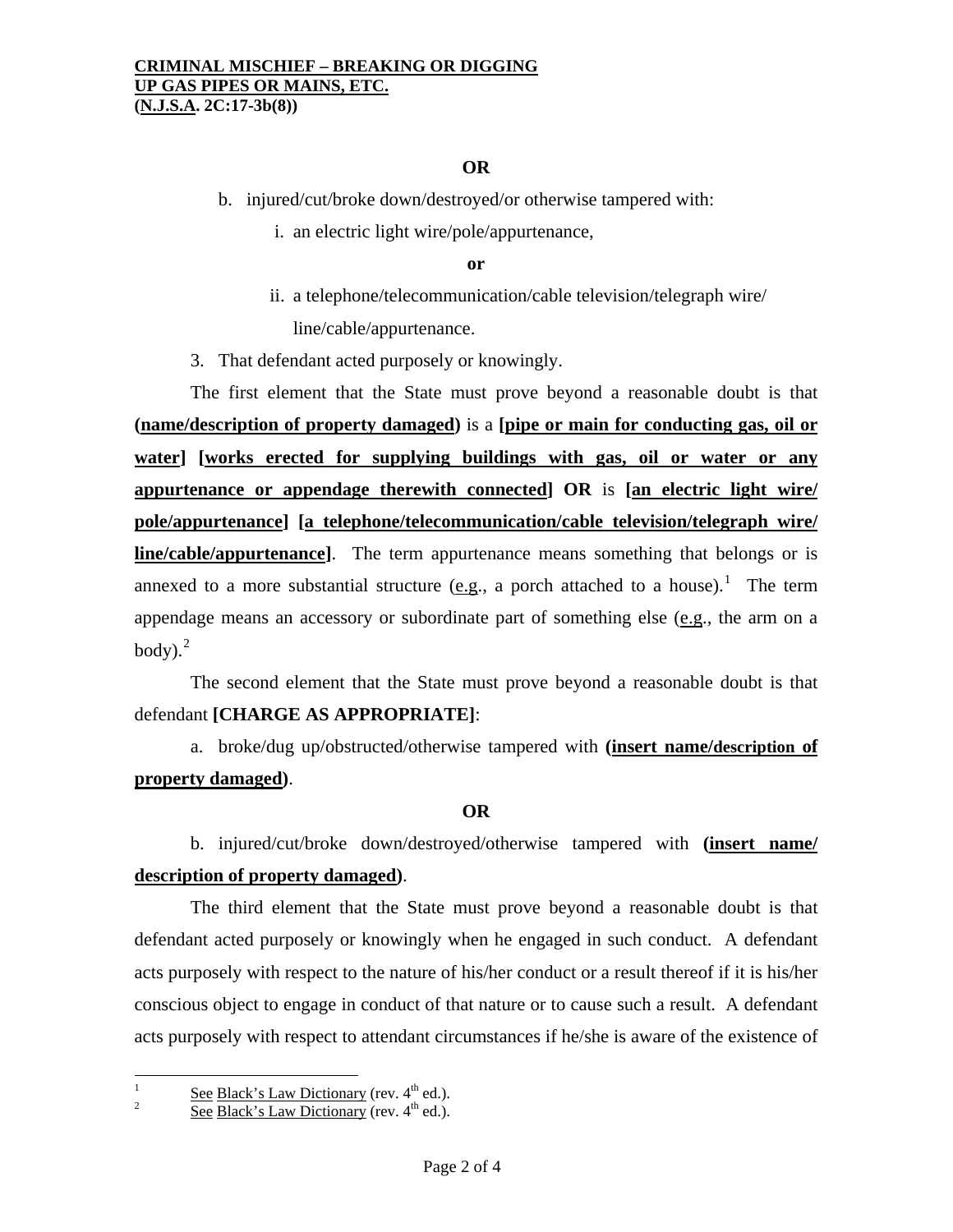such circumstances or believes or hopes that they exist.<sup>[3](#page-1-1)</sup> In other words, for you to find that defendant acted purposely, you must be satisfied beyond a reasonable doubt that defendant's purpose or conscious object was to:

## **[CHARGE AS APPROPRIATE]**

(1) break/dig up/obstruct/otherwise tamper with:

a. a pipe or main for conducting gas/oil/water

**or** 

 b. works erected for supplying buildings with gas/oil/water or any appurtenance/appendage therewith connected.

### **OR**

(2) injure/cut/break down/destroy/otherwise tamper with:

a. an electric light wire/pole/appurtenance

#### **or**

 b. a telephone/telecommunications/cable television/telegraph wire/ line/ cable appurtenance,

when he/she engaged in the conduct alleged.

 A defendant acts knowingly with respect to the nature of his/her conduct or the attendant circumstances if he/she is aware that his/her conduct is of that nature, or that such circumstances exist, or he/she is aware of a high probability of their existence. A defendant acts knowingly with respect to a result of his/her conduct if defendant is aware that it is practically certain that his/her conduct will cause such a result.<sup>[4](#page-2-0)</sup> In other words, for you to find that defendant acted knowingly, you must be satisfied beyond a reasonable doubt that defendant knew what he/she was doing, and that defendant was aware that the nature of his/her conduct and the attendant circumstances were such as to make it practically certain that his/her conduct would:

## **[CHARGE AS APPROPRIATE]**

(1) break/dig up/obstruct/otherwise tamper with:

a. a pipe or main for conducting gas/oil/water

 3  $\frac{3}{4}$  See N.J.S.A. 2C:2-2b(1).

<span id="page-2-0"></span>See N.J.S.A. 2C:2-2b(2).